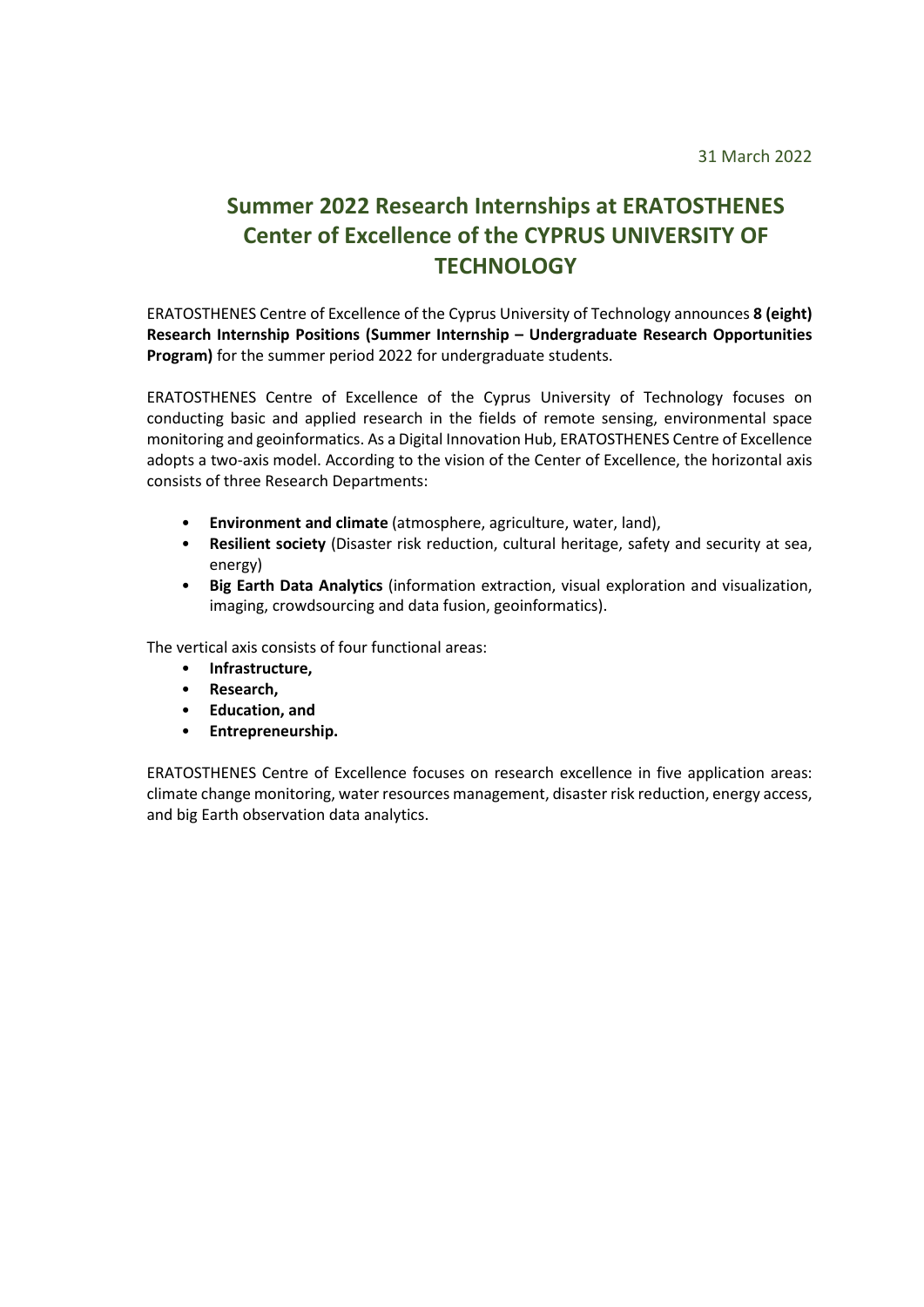

The successful applicant will be working with the academic and research staff of the ERATOSTHENES Centre of Excellence on research programs and subjects of the Centre as referred to above. The positions are open to students from all fields that believe that they can work and contribute to scientific research programs and subjects of the Centre.

The working hours and period are flexible. The applicant must be available for 4 to 8 weeks (between 6 June and 29 July 2022 and/or 5 September and 30 September 2022).

Applicants should **submit** via **email** to [hrmanager@eratosthenes.org.cy](mailto:hrmanager@eratosthenes.org.cy) using the subject line "**Application: ERATOSTHENES Summer 2022 Internship Program**", the following documents:

- 1. A Curriculum Vitae
- 2. University Transcripts
- 3. Contact information
- 4. Availability dates